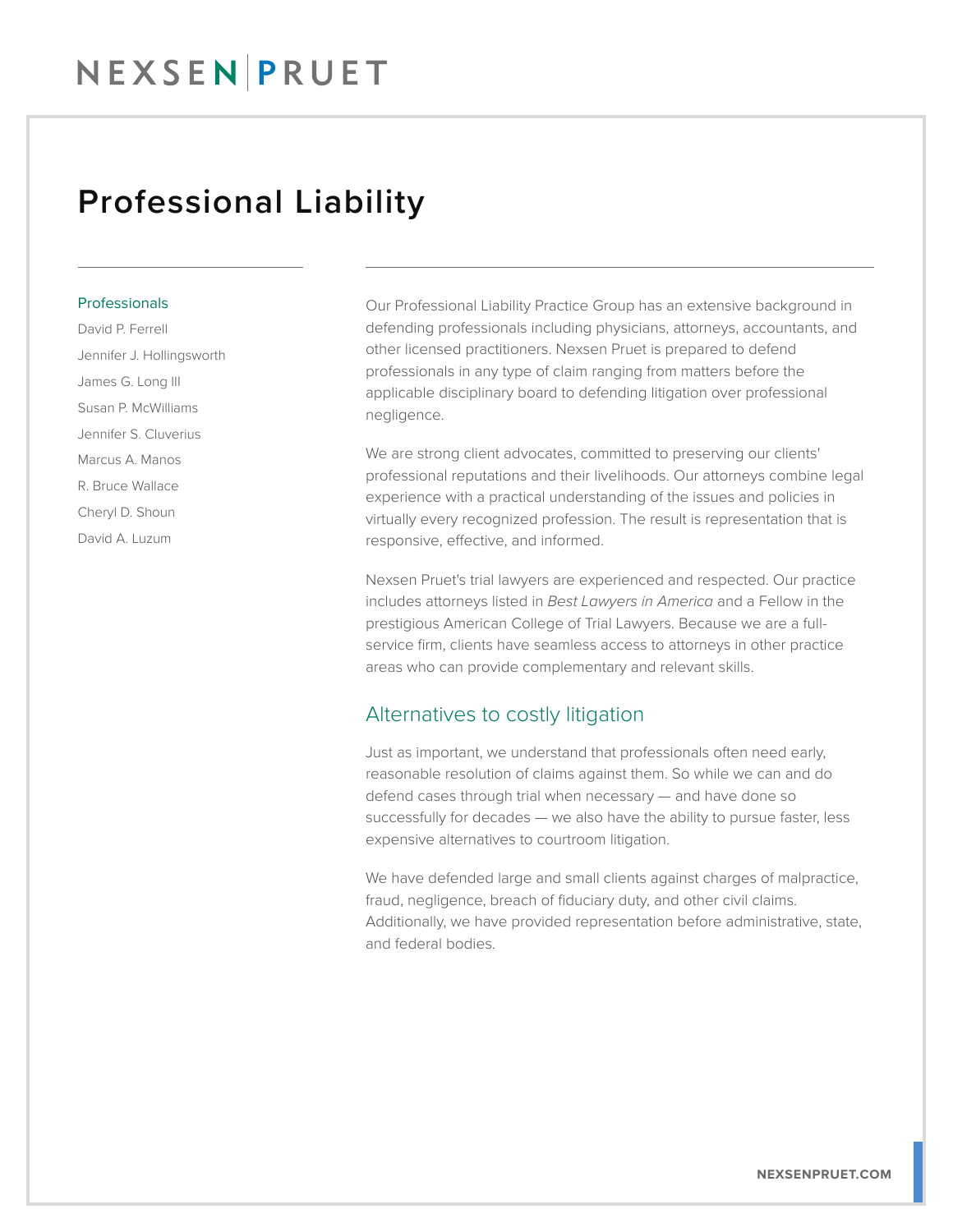## NEXSEN PRUET

#### Insights

06.23.2020 VIDEO: Kelly Jones on Considerations Regarding Workplace Safety During COVID-19

07.09.2019 Premises Liability: Comparative Negligence Is Not a Defense in Child Trespasser Case

07.02.2019 Right to Enforce Arbitration Is Waived Upon Default

05.09.2018 Interesting and Useful Cases in Torts and Insurance

05.15.2018 Can a Third Party Seek a Declaration of an Insurer's Duties Under Its Policy?

05.21.2018 Interesting and Useful Cases in Torts and Insurance

05.22.2018 Reconsideration of Interlocutory Orders

11.13.2018 A Bar, an Injury, an Assault & Battery Exclusion and Coverage

02.05.2019 Malicious Prosecution – Can It Result From Filing A Lis Pendens?

01.29.2019 Insurer's Purported Duty to Investigate a Claimant's Competency

04.16.2019 Can Arbitration Be Enforced Against Non-Signatories to a Contract?

05.07.2019 Arbitration Agreements and Powers of Attorney Both Subject To Strict Construction

05.21.2019 Interpleader with a Side of Motion for More Definite Statement

01.15.2019 South Carolina Supreme Court Clarifies Statute of Repose

12.18.2018 Binding Nonsignatories to Arbitration Agreements